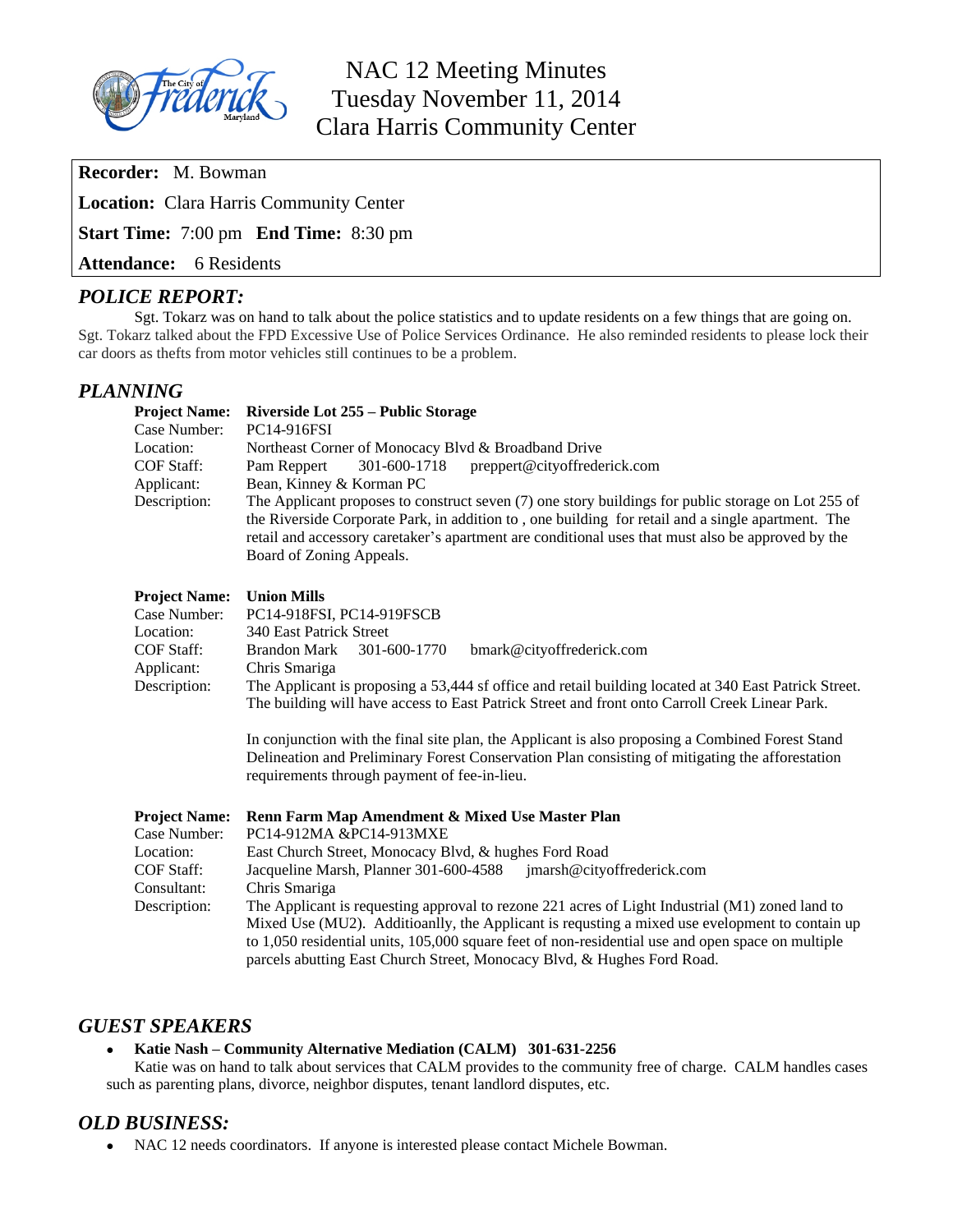# *NEW BUSINESS:*

# *SUGGESTIONS/COMENTS/QUESTIONS:*

# *UPCOMING EVENTS:*<br>• December 3rd 5:30 – 7:00 pm

- 
- 
- 
- 
- 

# *CONTACT INFORMATION:*

Frederick Police Department Sgt. Tom Tokarz 301-600-1240 ttokarz@frederickmdpolice.org<br>Frederick Police Department Cpl. Rebecca Carrado 301-600-6236 rcarrado@frederickmdpolice.org

Frederick Carrado 301-600-6236<br>Dave Violette 301-600-3832 Code Enforcement Dave Violette 301-600-3832 dviolette@cityoffrederick.com

#### **NAC 12 MEETINGS – 7:00 pm Clara Harris Community center**

January 13<sup>th</sup> March 10<sup>th</sup> May 12<sup>th</sup> July 14th September 8<sup>th</sup> November 10<sup>th</sup> Festival of Lights

December  $3^{rd}$  5:30 – 7:00 pm Holiday Art Competition Delaplaine Visual Arts Center<br>December  $5^{th}$  7:00 – 8:00 pm Festival of Lights City Hall City Hall December 6th & 7<sup>th</sup> 5:00 – 9:00 pm Candlelight House Tour Contact Celebrate Frederick for more info December 11<sup>th</sup> 12:00 – 4:00 pm Scents & Sweets Contact Celebrate Frederick for more info<br>December 12<sup>th</sup> 6:30 – 7:30 pm Kris Kringle Procession Downtown Frederick & Baker Park Bands Downtown Frederick & Baker Park Bandshell

#### Michele Bowman, Community Outreach / NAC 301-600-2091 [mbowman@frederickmdpolice.org](mailto:mbowman@frederickmdpolice.org)

## **FREDERICK POLICE DEPARTMENT**

**Emergency:** 911 **Non-Emergency:** 301-600-2100 **Anonymous Crime Tips** 301-600 TIPS (8477) – phone 240-674-TIPS (8477) - text [fpdcrimetip@frederickmdpolice.org](mailto:fpdcrimetip@frederickmdpolice.org) **Drug Tip Line** 301-600-2246 fpddrugtip@frederickmdpolice.org

> 

> >

> >

 

> 

> >

 

> 

 

 

| <b>Calls For Service</b>                 | 2011 | 378            | 342        | 471          | 501             | 333              | 363            | 395             | 382              | 514            | 401             | 396            |  |
|------------------------------------------|------|----------------|------------|--------------|-----------------|------------------|----------------|-----------------|------------------|----------------|-----------------|----------------|--|
|                                          | 2012 | 337            | 363        | 477          | 440             | 479              | 402            | 445             | 523              | 414            | 380             | 412            |  |
|                                          | 2013 | 400            | 345        | 429          | 442             | 471              | 408            | 491             | 494              | 498            | 425             | 486            |  |
|                                          | 2014 | 528            | 449        | 549          | 484             | 652              | 600            | 785             | 607              | 681            | 538             |                |  |
| Patrol Checks (proactive)                | 2011 | 90             | 79         | 147          | 160             | 98               | 96             | 49              | 57               | 66             | 69              | 59             |  |
|                                          | 2012 | 81             | 40         | 72           | 99              | 125              | 71             | 63              | 108              | 58             | 53              | 86             |  |
|                                          | 2013 | 79             | 67         | 124          | 101             | 129              | 89             | 87              | 108              | 86             | 86              | 131            |  |
|                                          | 2014 | 122            | 98         | 131          | 116             | 157              | 195            | 280             | 163              | 164            | 193             |                |  |
| Traffic Stops (proactive)                | 2011 | 96             | 59         | 68           | 60              | 37               | 17             | 63              | 56               | 90             | 94              | 78             |  |
|                                          | 2012 | 61             | 100        | 94           | 73              | 68               | 53             | 49              | 82               | 40             | 52              | 69             |  |
|                                          | 2013 | 85             | 88         | 70           | 63              | 42               | 45             | 65              | 64               | 56             | 58              | 67             |  |
|                                          | 2014 | 107            | 83         | 97           | 75              | 93               | 70             | 131             | 87               | 69             | 53              |                |  |
| <b>Calls For Service Minus Proactive</b> | 2011 | 192            | 204        | 256          | 281             | 198              | 250            | 283             | 269              | 358            | 238             | 259            |  |
| (above)                                  | 2012 | 195            | 223        | 311          | 268             | 286              | 278            | 333             | 333              | 316            | 275             | 257            |  |
|                                          | 2013 | 236            | 190        | 235          | 278             | 300              | 274            | 339             | 322              | 356            | 281             | 288            |  |
|                                          | 2014 | 299            | 268        | 321          | 293             | 402              | 335            | 374             | 357              | 448            | 292             |                |  |
| Alarms                                   | 2011 | $\mathbf{1}$   | 3          | 9            | 2               | 3                | $\overline{0}$ | 3               | $\overline{c}$   | $\overline{2}$ | $\mathbf{1}$    | $\overline{c}$ |  |
|                                          | 2012 | 13             | 31         | 14           | 26              | 29               | 20             | 33              | 13               | 19             | 38              | 38             |  |
|                                          | 2013 | 21             | 18         | 20           | 18              | 26               | 33             | 22              | 23               | 24             | 20              | 16             |  |
|                                          | 2014 | 25             | 33         | 26           | 26              | 35               | 19             | 31              | 26               | 19             | 17              |                |  |
| <b>Average Calls Per Day</b>             | 2011 | 6              | 7          | 8            | 9               | 7                | 8              | 9               | 9                | 12             | 8               | 9              |  |
|                                          | 2012 | 6              | 6          | 10           | 8               | 9                | q              | 10              | 11               | 10             | 8               | 7              |  |
|                                          | 2013 | 7              | 6          | 7            | 9               | 9                | 8              | 11              | 10               | 11             | 9               | 9              |  |
|                                          | 2014 | 9              | 8          | 10           | 9               | 12               | 11             | 11              | 11               | 14             | 9               |                |  |
| 911                                      | 2011 | 22             | 28         | 30           | $\overline{31}$ | 26               | 37             | $\overline{30}$ | 41               | 40             | $\overline{34}$ | 40             |  |
|                                          | 2012 | 18             | 22         | 35           | 30              | 28               | 35             | 17              | 45               | 31             | 27              | 24             |  |
|                                          | 2013 | 29             | 21         | 33           | 36              | 33               | 34             | 37              | 43               | 50             | 20              | 30             |  |
|                                          | 2014 | 24             | 23         | 44           | 26              | 37               | 28             | 31              | 40               | 57             | 27              |                |  |
| Accident, Personal Injury                | 2011 |                | $\sqrt{2}$ | $\Omega$     | 3               | $\boldsymbol{0}$ |                | 1               | $\boldsymbol{0}$ | 3              | 3               | 1              |  |
|                                          | 2012 |                |            |              | 2               | $\overline{2}$   | $\overline{2}$ | 1               | $\overline{2}$   | $\Omega$       | $\mathbf{0}$    | 6              |  |
|                                          | 2013 | $\overline{4}$ |            |              | $\mathbf{0}$    | $\overline{4}$   | $\Omega$       | $\mathbf{0}$    |                  |                | $\overline{c}$  | 1              |  |
|                                          | 2014 |                |            | $\mathbf{0}$ |                 | $\overline{2}$   | $\overline{0}$ | $\overline{0}$  | $\mathbf{0}$     | $\mathbf{0}$   | $\overline{0}$  |                |  |
| Accident, Property Damage                | 2011 | $\overline{4}$ | 6          | 6            | $\overline{4}$  | 10               | 6              | 5               | 6                | $\overline{4}$ | 5               | 2              |  |
|                                          | 2012 | $\overline{7}$ | 6          | 5            | $\overline{4}$  | 5                | 8              | $\overline{7}$  | 8                | 5              | 6               | 6              |  |
|                                          | 2013 | $\overline{7}$ |            | 8            | 6               | 5                |                | 11              | 10               | 9              | 7               | 6              |  |
|                                          | 2014 | 9              | 4          | 7            | 6               | 8                | 6              | 9               | $7\phantom{.0}$  | 13             | 3               |                |  |
| Accident, Vehicle                        | 2011 | 9              | 9          | 11           | $\overline{7}$  | 13               | 11             | 10              | 10               | 10             | 15              | 4              |  |
|                                          | 2012 | 18             | 15         | 13           | 13              | 14               | 16             | 20              | 27               | 14             | 12              | 17             |  |

**CALL TYPE Jan Feb Mar Apr May June July Aug Sept Oct Nov Dec**

#### FPD Police Statistics – NAC 12

 

 

 

 

 

Alcohol Complaint *2011* 0 0 1 0 0 1 0 0 0 0 0 0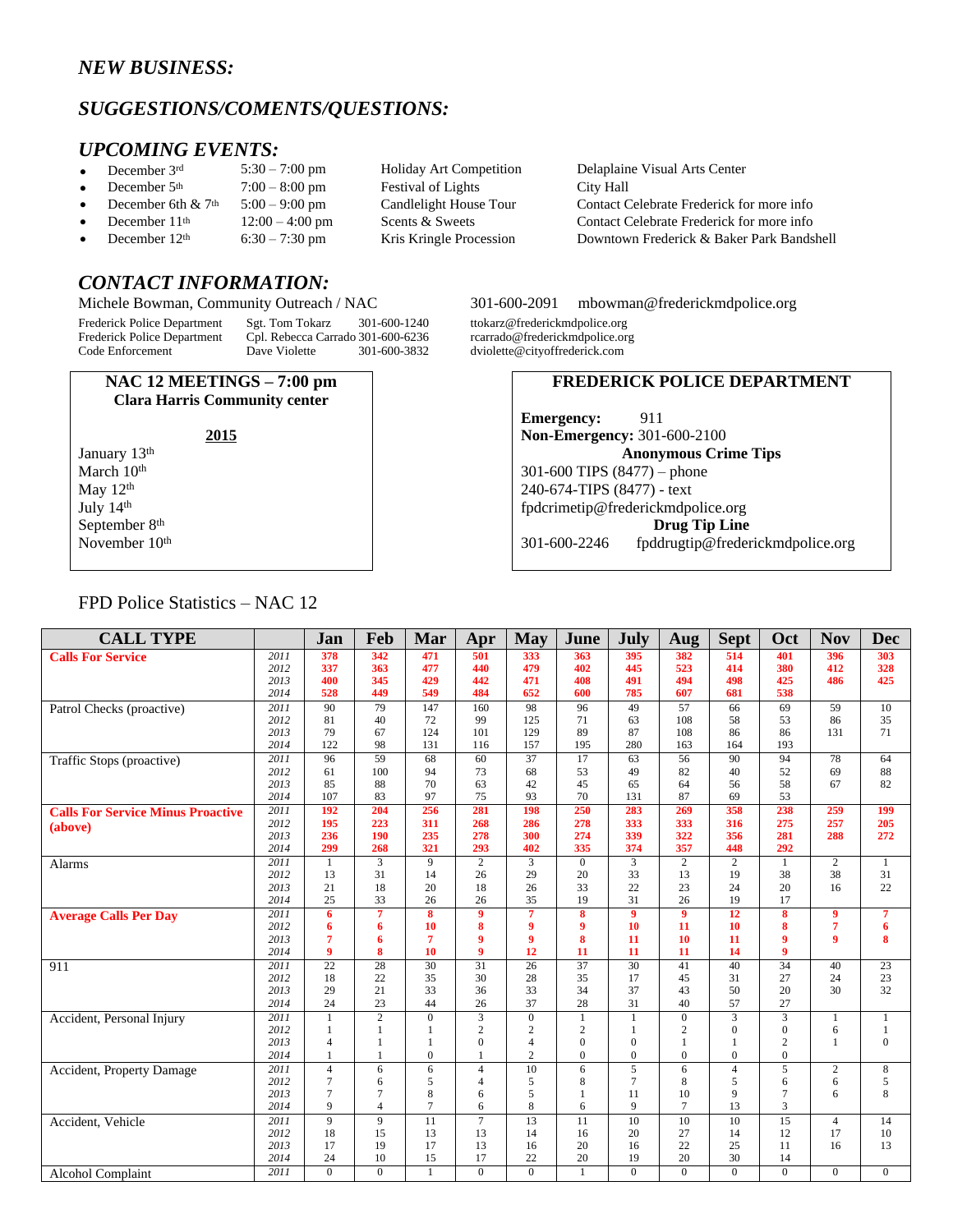|                                      | 2012<br>2013 | $\boldsymbol{0}$<br>$\mathbf{0}$     | $\boldsymbol{0}$<br>$\boldsymbol{0}$ | $\boldsymbol{0}$<br>$\boldsymbol{0}$ | $\boldsymbol{0}$<br>$\boldsymbol{0}$ | $\boldsymbol{0}$<br>$\boldsymbol{0}$ | $\boldsymbol{0}$<br>$\boldsymbol{0}$ | 1<br>$\boldsymbol{0}$                | $\boldsymbol{0}$<br>$\boldsymbol{0}$ | $\boldsymbol{0}$<br>$\sqrt{2}$            | $\boldsymbol{0}$<br>$\boldsymbol{0}$ | $\mathbf{1}$<br>$\mathbf{0}$         | $\boldsymbol{0}$<br>$\mathbf{1}$     |
|--------------------------------------|--------------|--------------------------------------|--------------------------------------|--------------------------------------|--------------------------------------|--------------------------------------|--------------------------------------|--------------------------------------|--------------------------------------|-------------------------------------------|--------------------------------------|--------------------------------------|--------------------------------------|
|                                      | 2014<br>2011 | $\boldsymbol{0}$<br>$\mathbf{1}$     | $\mathbf{1}$<br>$\boldsymbol{0}$     | $\boldsymbol{0}$<br>$\mathbf{1}$     | $\boldsymbol{2}$<br>$\overline{2}$   | 3<br>$\boldsymbol{0}$                | $\boldsymbol{0}$<br>$\overline{2}$   | $\overline{4}$<br>$\overline{4}$     | 5<br>$\boldsymbol{0}$                | $\overline{4}$<br>$\overline{2}$          | $\boldsymbol{2}$<br>$\mathbf{2}$     | $\mathbf{1}$                         | $\mathfrak{Z}$                       |
| Assault                              | 2012         | $\mathbf{1}$                         | $\boldsymbol{0}$                     | 2                                    | 4                                    | $\overline{2}$                       | $\sqrt{2}$                           | 3                                    | 1                                    | $\overline{2}$                            | $\boldsymbol{0}$                     | $\mathbf{1}$                         | $\boldsymbol{0}$                     |
|                                      | 2013         | $\sqrt{2}$                           | $\boldsymbol{0}$                     | 1                                    | 1                                    | 3                                    | 1                                    | 5                                    | $\sqrt{2}$                           | $\mathbf{0}$                              | $\sqrt{2}$                           | $\mathbf{0}$                         | $\mathbf{0}$                         |
| <b>Burglary</b> , Commercial         | 2014<br>2011 | $\overline{2}$<br>$\mathbf{0}$       | 3<br>$\boldsymbol{0}$                | 1<br>$\mathbf{1}$                    | 4<br>$\mathbf{1}$                    | $\boldsymbol{0}$<br>$\overline{2}$   | $\mathfrak{2}$<br>$\boldsymbol{0}$   | $\overline{c}$<br>$\boldsymbol{0}$   | $\overline{c}$<br>$\mathbf{0}$       | 1<br>$\mathbf{1}$                         | 5<br>1                               | $\mathbf{0}$                         | $\mathbf{1}$                         |
|                                      | 2012         | 1                                    | $\overline{0}$                       | $\boldsymbol{0}$                     | $\mathbf{0}$                         | $\mathbf{0}$                         | $\overline{0}$                       | 3                                    | $\mathbf{0}$                         | $\boldsymbol{0}$                          | $\mathbf{1}$                         | $\mathbf{1}$                         | 1                                    |
|                                      | 2013         | $\overline{2}$                       | $\boldsymbol{0}$                     | 1                                    | $\mathbf{0}$                         | $\overline{0}$                       | $\boldsymbol{0}$                     | $\mathbf{0}$                         | 1                                    | $\overline{2}$                            | $\mathbf{0}$                         | $\mathbf{0}$                         | $\mathbf{0}$                         |
|                                      | 2014<br>2011 | $\mathbf{1}$<br>$\boldsymbol{0}$     | $\overline{2}$<br>$\mathbf{0}$       | $\boldsymbol{0}$<br>$\boldsymbol{0}$ | $\overline{2}$<br>$\mathbf{0}$       | $\boldsymbol{0}$<br>$\mathbf{0}$     | $\boldsymbol{0}$<br>$\boldsymbol{0}$ | 1<br>$\boldsymbol{0}$                | $\mathbf{1}$<br>$\boldsymbol{0}$     | $\mathbf{1}$<br>$\mathbf{0}$              | $\boldsymbol{0}$<br>$\boldsymbol{0}$ | $\boldsymbol{0}$                     | $\boldsymbol{0}$                     |
| Burglary, In Progress                | 2012         | $\mathbf{0}$                         | $\mathbf{0}$                         | $\boldsymbol{0}$                     | $\boldsymbol{0}$                     | $\mathbf{0}$                         | $\boldsymbol{0}$                     | $\mathbf{0}$                         | $\mathbf{0}$                         | 1                                         | $\boldsymbol{0}$                     | $\boldsymbol{0}$                     | $\boldsymbol{0}$                     |
|                                      | 2013         | $\mathbf{0}$                         | $\boldsymbol{0}$                     | 0                                    | $\mathbf{0}$                         | $\boldsymbol{0}$                     | $\boldsymbol{0}$                     | $\mathbf{0}$                         | $\mathbf{0}$                         | 1                                         | $\boldsymbol{0}$                     | 1                                    | $\boldsymbol{0}$                     |
|                                      | 2014         | $\mathbf{0}$                         | $\boldsymbol{0}$                     | $\mathbf{0}$                         | $\mathbf{0}$                         | $\theta$                             | $\overline{0}$                       | $\mathbf{0}$                         | $\mathbf{0}$                         |                                           | 1                                    |                                      |                                      |
| Burglary, Residential                | 2011<br>2012 | $\mathbf{1}$<br>$\boldsymbol{0}$     | $\overline{2}$<br>$\boldsymbol{0}$   | $\boldsymbol{0}$<br>$\boldsymbol{0}$ | $\overline{2}$<br>$\boldsymbol{0}$   | $\overline{0}$<br>1                  | $\mathbf{1}$<br>$\mathbf{2}$         | $\mathbf{0}$<br>$\boldsymbol{0}$     | $\mathbf{1}$<br>$\mathbf{0}$         | $\mathbf{1}$<br>$\boldsymbol{0}$          | 3<br>$\boldsymbol{0}$                | $\mathbf{1}$<br>$\boldsymbol{0}$     | $\mathbf{1}$<br>1                    |
|                                      | 2013         | $\mathbf{0}$                         | $\boldsymbol{0}$                     | $\boldsymbol{0}$                     | 4                                    | $\mathbf{1}$                         | $\boldsymbol{0}$                     | $\mathbf{0}$                         | $\mathbf{0}$                         | $\overline{0}$                            | $\boldsymbol{0}$                     | $\boldsymbol{0}$                     | $\boldsymbol{0}$                     |
|                                      | 2014         | $\overline{0}$                       | $\mathbf{0}$                         | $\boldsymbol{0}$                     | $\mathbf{0}$                         | $\mathbf{0}$                         | $\boldsymbol{0}$                     | $\boldsymbol{0}$                     | 1                                    |                                           | $\boldsymbol{0}$                     |                                      |                                      |
| <b>Destruction of Property</b>       | 2011<br>2012 | 6<br>$\boldsymbol{0}$                | $\boldsymbol{0}$<br>$\boldsymbol{0}$ | 6<br>2                               | $\overline{4}$<br>$\overline{2}$     | $\overline{4}$<br>5                  | $\overline{4}$<br>$\mathbf{1}$       | 3<br>$\overline{c}$                  | $\overline{4}$<br>4                  | $\mathfrak{Z}$<br>1                       | $\overline{4}$<br>3                  | $\overline{2}$<br>$\sqrt{2}$         | $\mathbf{1}$<br>$\overline{c}$       |
|                                      | 2013         | 1                                    | 1                                    | 4                                    | $\mathbf{0}$                         | $\mathbf{0}$                         | 3                                    | 10                                   | 6                                    | $\mathbf{0}$                              | $\mathbf{2}$                         | $\mathbf{1}$                         | $\overline{c}$                       |
|                                      | 2014         | 3                                    | $\mathbf{0}$                         | $\overline{c}$                       | 4                                    | 1                                    | 3                                    | $\overline{2}$                       | 5                                    | 3                                         | 1                                    |                                      |                                      |
| <b>Discharging Firearm</b>           | 2011<br>2012 | $\overline{0}$<br>$\boldsymbol{0}$   | $\overline{0}$<br>$\boldsymbol{0}$   | $\overline{0}$<br>$\boldsymbol{0}$   | $\mathbf{1}$<br>$\boldsymbol{0}$     | $\overline{1}$<br>$\boldsymbol{0}$   | $\overline{0}$<br>$\boldsymbol{0}$   | $\overline{0}$<br>1                  | $\overline{1}$<br>$\boldsymbol{0}$   | $\overline{1}$<br>1                       | $\overline{0}$<br>$\boldsymbol{0}$   | $\overline{0}$<br>$\mathfrak{2}$     | $\mathbf{1}$<br>$\boldsymbol{0}$     |
|                                      | 2013         | $\mathbf{0}$                         | $\boldsymbol{0}$                     | $\overline{c}$                       | 1                                    | $\boldsymbol{0}$                     | $\boldsymbol{0}$                     | 1                                    | $\overline{c}$                       | $\mathbf{0}$                              | $\boldsymbol{0}$                     | $\boldsymbol{0}$                     | $\mathbf{1}$                         |
|                                      | 2014         | 1                                    | $\boldsymbol{0}$                     | $\boldsymbol{0}$                     | 1                                    | $\overline{c}$                       | $\mathbf{1}$                         | $\boldsymbol{0}$                     | $\boldsymbol{0}$                     | $\mathbf{0}$                              | $\boldsymbol{0}$                     |                                      |                                      |
| Disorderly Conduct/Disturbance/      | 2011<br>2012 | $\boldsymbol{0}$<br>$\mathbf{0}$     | $\mathbf{1}$<br>$\boldsymbol{0}$     | $\overline{0}$<br>3                  | $\mathbf{0}$<br>$\mathbf{0}$         | $\overline{0}$<br>$\overline{2}$     | $\overline{2}$<br>$\boldsymbol{0}$   | $\boldsymbol{0}$                     | $\overline{2}$<br>$\mathbf{1}$       | $\overline{\mathbf{3}}$<br>$\overline{2}$ | $\boldsymbol{0}$<br>$\mathfrak{2}$   | $\overline{3}$<br>$\boldsymbol{0}$   | $\overline{c}$<br>$\mathbf{0}$       |
| Fights                               | 2013         | 1                                    | $\boldsymbol{0}$                     | $\boldsymbol{0}$                     | 1                                    | 1                                    | $\overline{4}$                       | $\overline{c}$                       | $\overline{4}$                       | 1                                         | 1                                    | 1                                    | 1                                    |
|                                      | 2014         | $\boldsymbol{0}$                     | $\boldsymbol{0}$                     | $\boldsymbol{0}$                     | 1                                    | 1                                    | $\boldsymbol{0}$                     | $\boldsymbol{0}$                     | $\mathbf{1}$                         | 1                                         | $\boldsymbol{2}$                     |                                      |                                      |
| Domestic Assault/Dispute             | 2011<br>2012 | $\boldsymbol{0}$<br>1                | $\mathbf{1}$<br>$\overline{2}$       | $\mathbf{1}$<br>$\boldsymbol{0}$     | $\mathbf{1}$<br>$\mathbf{0}$         | $\boldsymbol{0}$<br>$\boldsymbol{0}$ | $\mathbf{1}$<br>$\boldsymbol{0}$     | $\overline{2}$<br>$\overline{c}$     | $\mathbf{0}$<br>$\mathbf{1}$         | $\mathbf{1}$<br>$\boldsymbol{0}$          | $\boldsymbol{0}$<br>$\boldsymbol{0}$ | $\mathbf{0}$<br>$\mathbf{1}$         | $\boldsymbol{0}$<br>$\boldsymbol{0}$ |
|                                      | 2013         | 1                                    | $\boldsymbol{0}$                     | $\boldsymbol{0}$                     | 1                                    | 1                                    | $\boldsymbol{0}$                     | $\overline{c}$                       | $\mathbf{0}$                         | 1                                         | $\boldsymbol{0}$                     | $\boldsymbol{0}$                     | $\boldsymbol{0}$                     |
|                                      | 2014         | 1                                    | $\boldsymbol{0}$                     | $\boldsymbol{0}$                     | $\mathbf{0}$                         | 1                                    | $\boldsymbol{0}$                     | 1                                    | 1                                    | $\mathbf{0}$                              | $\boldsymbol{2}$                     |                                      |                                      |
| Drug Complaint                       | 2011<br>2012 | $\boldsymbol{0}$<br>$\mathbf{0}$     | $\overline{0}$<br>$\overline{0}$     | $\mathbf{1}$<br>1                    | $\boldsymbol{0}$<br>1                | $\boldsymbol{0}$<br>$\boldsymbol{0}$ | $\boldsymbol{0}$<br>$\boldsymbol{0}$ | $\mathbf{0}$<br>$\mathbf{0}$         | $\boldsymbol{0}$<br>$\mathbf{0}$     | $\mathbf{1}$<br>$\mathbf{0}$              | $\boldsymbol{0}$<br>$\mathbf{1}$     | $\mathbf{0}$<br>$\mathbf{1}$         | $\boldsymbol{0}$<br>$\boldsymbol{0}$ |
|                                      | 2013         | 1                                    | $\mathbf{0}$                         | $\boldsymbol{0}$                     | 1                                    | $\mathbf{0}$                         | $\sqrt{2}$                           | $\boldsymbol{0}$                     | $\mathbf{0}$                         | $\mathbf{0}$                              | $\boldsymbol{0}$                     | $\mathbf{0}$                         | 1                                    |
|                                      | 2014         | $\mathbf{0}$                         | $\boldsymbol{0}$                     | $\mathbf{1}$                         | $\mathbf{0}$                         | $\mathbf{0}$                         | $\mathbf{1}$                         | 1                                    | $\boldsymbol{0}$                     | $\mathbf{0}$                              | 1                                    |                                      |                                      |
| Graffiti                             | 2011<br>2012 | $\boldsymbol{0}$<br>$\mathbf{0}$     | $\boldsymbol{0}$<br>$\boldsymbol{0}$ | $\sqrt{2}$<br>$\mathbf{2}$           | $\mathbf{1}$<br>3                    | $\boldsymbol{0}$<br>$\mathbf{1}$     | $\boldsymbol{0}$<br>$\boldsymbol{0}$ | $\boldsymbol{0}$<br>$\mathbf{0}$     | 3<br>1                               | $\mathbf{0}$<br>$\mathbf{0}$              | $\mathbf{2}$<br>$\boldsymbol{0}$     | $\mathbf{0}$<br>$\mathbf{1}$         | $\boldsymbol{0}$<br>$\boldsymbol{0}$ |
|                                      | 2013         | $\boldsymbol{0}$                     | $\boldsymbol{0}$                     | $\boldsymbol{0}$                     | $\overline{2}$                       | $\boldsymbol{0}$                     | $\mathbf{1}$                         | $\boldsymbol{0}$                     | $\mathbf{1}$                         | $\boldsymbol{0}$                          | $\boldsymbol{0}$                     | $\boldsymbol{0}$                     | $\boldsymbol{0}$                     |
|                                      | 2014         | $\boldsymbol{0}$                     | $\boldsymbol{0}$                     | 1                                    | $\mathbf{1}$                         | $\mathbf{1}$                         | 3                                    | 3                                    | $\mathbf{0}$                         | $\boldsymbol{0}$                          | 1                                    |                                      |                                      |
| Hit and Run, Personal Injury         | 2011<br>2012 | $\overline{2}$<br>5                  | 5<br>3                               | $\overline{2}$<br>$\mathbf{1}$       | $\mathbf{1}$<br>1                    | $\overline{4}$<br>$\mathbf{0}$       | $\overline{4}$<br>$\mathbf{1}$       | 3<br>$\overline{4}$                  | $\overline{4}$<br>$\overline{4}$     | 5<br>5                                    | $\sqrt{2}$<br>$\sqrt{3}$             | 3<br>$\sqrt{2}$                      | 5<br>3                               |
| /Property Damage                     | 2013         | 1                                    | 3                                    | 3                                    | $\overline{2}$                       | $\overline{2}$                       | $\boldsymbol{0}$                     | $\boldsymbol{0}$                     | 5                                    | 5                                         | $\sqrt{2}$                           | $\overline{c}$                       | $\mathbf{1}$                         |
|                                      | 2014         | 6                                    | $\mathbf{1}$                         | $\boldsymbol{0}$                     | 3                                    | $\overline{4}$                       | $\mathbf{1}$                         | 5                                    | $\overline{c}$                       | 3                                         | 3                                    |                                      |                                      |
| Juvenile Complaints                  | 2011<br>2012 | 1<br>1                               | $\overline{4}$<br>$\overline{4}$     | $\overline{4}$<br>3                  | $\overline{7}$<br>8                  | $\overline{4}$<br>5                  | 3<br>5                               | 6<br>5                               | 3<br>3                               | $\overline{5}$<br>$\tau$                  | $\overline{0}$<br>$\boldsymbol{2}$   | 5<br>$\mathbf{1}$                    | 1<br>1                               |
|                                      | 2013         | $\overline{4}$                       | $\mathbf{1}$                         | 3                                    | 4                                    | $\mathbf{1}$                         | $\overline{4}$                       | 5                                    | 4                                    | 6                                         | 9                                    | 3                                    | 3                                    |
|                                      | 2014         | 1                                    | 1                                    | 3                                    | 3                                    | 15                                   | $\tau$                               | $\overline{4}$                       | $\overline{c}$                       | 6                                         | 1                                    |                                      |                                      |
| Misc. Calls (funeral escorts, noise, | 2011<br>2012 | 26<br>16                             | 31<br>20                             | $\overline{35}$<br>27                | $\overline{31}$<br>18                | $\overline{25}$<br>27                | 25<br>16                             | $\overline{35}$<br>17                | 26<br>24                             | 40<br>28                                  | 28<br>19                             | 36<br>18                             | 22<br>12                             |
| open doors, animal, etc.)            | 2013         | 15                                   | 15                                   | 16                                   | 25                                   | 26                                   | 18                                   | 30                                   | 26                                   | 23                                        | 24                                   | 20                                   | 19                                   |
|                                      | 2014         | 22                                   | 19                                   | 19                                   | 24                                   | 19                                   | 22                                   | 24                                   | 26                                   | 25                                        | 29                                   |                                      |                                      |
| Noise Complaint                      | 2011<br>2012 | $\overline{0}$<br>$\boldsymbol{0}$   | $\overline{0}$<br>$\mathbf{0}$       | $\overline{0}$<br>$\boldsymbol{0}$   | $\overline{0}$<br>$\boldsymbol{0}$   | $\overline{0}$<br>$\boldsymbol{0}$   | $\overline{0}$<br>$\boldsymbol{0}$   | $\overline{0}$<br>$\boldsymbol{0}$   | $\overline{0}$<br>$\boldsymbol{0}$   | $\overline{0}$<br>$\boldsymbol{0}$        | $\overline{0}$<br>$\boldsymbol{0}$   | $\boldsymbol{0}$<br>$\boldsymbol{0}$ | $\boldsymbol{0}$<br>$\boldsymbol{0}$ |
|                                      | 2013         | $\boldsymbol{0}$                     | $\boldsymbol{0}$                     | $\boldsymbol{0}$                     | $\boldsymbol{0}$                     | $\boldsymbol{0}$                     | $\boldsymbol{0}$                     | $\boldsymbol{0}$                     | $\boldsymbol{0}$                     | $\boldsymbol{0}$                          | $\boldsymbol{0}$                     | $\boldsymbol{0}$                     | $\mathbf{0}$                         |
|                                      | 2014         | $\boldsymbol{0}$                     | $\boldsymbol{0}$                     | $\boldsymbol{0}$                     | $\boldsymbol{0}$                     | $\boldsymbol{0}$                     | $\boldsymbol{0}$                     | $\boldsymbol{0}$                     | $\boldsymbol{0}$                     | $\boldsymbol{0}$                          | $\boldsymbol{0}$                     |                                      |                                      |
| <b>Parking Complaint</b>             | 2011<br>2012 | $\overline{0}$<br>$\boldsymbol{0}$   | $\overline{0}$<br>$\boldsymbol{0}$   | $\mathbf{1}$<br>$\overline{c}$       | $\overline{0}$<br>$\boldsymbol{0}$   | $\mathbf{1}$<br>$\boldsymbol{0}$     | $\overline{0}$<br>$\boldsymbol{0}$   | 1<br>$\boldsymbol{0}$                | $\overline{0}$<br>$\boldsymbol{0}$   | $\overline{0}$<br>$\mathbf{1}$            | $\overline{0}$<br>$\boldsymbol{0}$   | $\boldsymbol{0}$<br>$\boldsymbol{0}$ | -1<br>$\boldsymbol{0}$               |
|                                      | 2013         | $\boldsymbol{0}$                     | $\boldsymbol{0}$                     | $\mathbf{1}$                         | $\boldsymbol{0}$                     | $\boldsymbol{0}$                     | $\boldsymbol{0}$                     | $\mathbf{1}$                         | 1                                    | $\boldsymbol{0}$                          | $\boldsymbol{0}$                     | $\boldsymbol{0}$                     | 1                                    |
|                                      | 2014         | $\boldsymbol{0}$                     | $\mathbf{1}$                         | $\boldsymbol{0}$                     | 1                                    | $\boldsymbol{0}$                     | $\boldsymbol{0}$                     | $\boldsymbol{0}$                     | $\mathbf{1}$                         | $\boldsymbol{0}$                          | $\boldsymbol{0}$                     |                                      |                                      |
| Robbery, Armed                       | 2011<br>2012 | $\boldsymbol{0}$<br>$\boldsymbol{0}$ | $\boldsymbol{0}$<br>$\mathbf{1}$     | $\boldsymbol{0}$<br>$\boldsymbol{0}$ | $\boldsymbol{0}$<br>$\boldsymbol{0}$ | $\overline{0}$<br>$\boldsymbol{0}$   | $\mathbf{1}$<br>$\boldsymbol{0}$     | $\boldsymbol{0}$<br>$\boldsymbol{0}$ | $\boldsymbol{0}$<br>$\boldsymbol{0}$ | $\overline{0}$<br>$\boldsymbol{0}$        | $\boldsymbol{0}$<br>$\boldsymbol{0}$ | $\boldsymbol{0}$<br>$\boldsymbol{0}$ | $\boldsymbol{0}$<br>$\boldsymbol{0}$ |
|                                      | 2013         | $\boldsymbol{0}$                     | $\boldsymbol{0}$                     | $\boldsymbol{0}$                     | $\boldsymbol{0}$                     | $\boldsymbol{0}$                     | $\boldsymbol{0}$                     | $\boldsymbol{0}$                     | $\boldsymbol{0}$                     | $\mathbf{0}$                              | $\boldsymbol{0}$                     | $\boldsymbol{0}$                     | $\mathbf{1}$                         |
|                                      | 2014         | 1                                    | $\boldsymbol{0}$                     | $\boldsymbol{0}$                     | $\boldsymbol{0}$                     | $\boldsymbol{0}$                     | $\mathbf{1}$                         | $\boldsymbol{0}$                     | $\boldsymbol{0}$                     | $\mathbf{0}$                              | $\boldsymbol{0}$                     |                                      |                                      |
| Robbery In Progress / Occurred       | 2011<br>2012 | $\boldsymbol{0}$<br>$\boldsymbol{0}$ | $\mathbf{0}$<br>1                    | $\mathbf{0}$<br>$\boldsymbol{0}$     | $\boldsymbol{0}$<br>$\boldsymbol{0}$ | $\boldsymbol{0}$<br>$\boldsymbol{0}$ | $\boldsymbol{0}$<br>$\boldsymbol{0}$ | $\boldsymbol{0}$<br>1                | $\mathbf{0}$<br>$\boldsymbol{0}$     | $\boldsymbol{0}$<br>$\boldsymbol{0}$      | $\boldsymbol{0}$<br>$\boldsymbol{0}$ | $\mathbf{0}$<br>$\boldsymbol{0}$     | $\mathbf{0}$<br>$\mathbf{1}$         |
| Earlier                              | 2013         | $\boldsymbol{0}$                     | $\sqrt{2}$                           | $\boldsymbol{0}$                     | $\boldsymbol{0}$                     | $\boldsymbol{0}$                     | $\boldsymbol{0}$                     | 1                                    | $\mathbf{1}$                         | $\boldsymbol{0}$                          | $\boldsymbol{0}$                     | 1                                    | 1                                    |
|                                      | 2014         | $\boldsymbol{0}$                     | $\mathbf{0}$                         | $\boldsymbol{0}$                     | $\boldsymbol{0}$                     | $\boldsymbol{0}$                     | $\boldsymbol{0}$                     | $\boldsymbol{0}$                     | $\mathbf{0}$                         | $\boldsymbol{0}$                          | $\boldsymbol{0}$                     |                                      |                                      |
| Robbery, Strong Arm                  | 2011<br>2012 | $\boldsymbol{0}$<br>$\boldsymbol{0}$ | $\boldsymbol{0}$<br>$\boldsymbol{0}$ | $\boldsymbol{0}$<br>$\boldsymbol{0}$ | $\boldsymbol{0}$<br>$\boldsymbol{0}$ | $\boldsymbol{0}$<br>$\boldsymbol{0}$ | $\boldsymbol{0}$<br>$\boldsymbol{0}$ | 1<br>$\boldsymbol{0}$                | $\boldsymbol{0}$<br>$\boldsymbol{0}$ | $\overline{0}$<br>1                       | $\boldsymbol{0}$<br>$\boldsymbol{0}$ | $\boldsymbol{0}$<br>$\boldsymbol{0}$ | $\boldsymbol{0}$<br>$\boldsymbol{0}$ |
|                                      | 2013         | $\boldsymbol{0}$                     | $\mathbf{0}$                         | $\boldsymbol{0}$                     | $\boldsymbol{0}$                     | $\boldsymbol{0}$                     | $\boldsymbol{0}$                     | $\boldsymbol{0}$                     | $\boldsymbol{0}$                     | $\boldsymbol{0}$                          | $\boldsymbol{0}$                     | $\boldsymbol{0}$                     | $\mathbf{0}$                         |
|                                      | 2014         | $\boldsymbol{0}$                     | $\boldsymbol{0}$                     | $\boldsymbol{0}$                     | $\mathbf{0}$                         | $\boldsymbol{0}$                     | $\boldsymbol{0}$                     | $\boldsymbol{0}$                     | $\mathbf{0}$                         | $\mathbf{0}$                              | $\boldsymbol{0}$                     |                                      |                                      |
| Sex Offense/Rape                     | 2011<br>2012 | $\boldsymbol{0}$<br>$\boldsymbol{0}$ | $\boldsymbol{0}$<br>$\boldsymbol{0}$ | $\boldsymbol{0}$<br>$\boldsymbol{0}$ | $\boldsymbol{0}$<br>$\boldsymbol{0}$ | $\boldsymbol{0}$<br>$\boldsymbol{0}$ | $\mathbf{1}$<br>$\boldsymbol{0}$     | $\boldsymbol{0}$<br>$\mathbf{1}$     | $\,1$<br>$\boldsymbol{0}$            | $\boldsymbol{0}$<br>$\boldsymbol{0}$      | $\boldsymbol{0}$<br>1                | $\boldsymbol{0}$<br>$\sqrt{2}$       | $\mathbf{0}$<br>$\mathbf{0}$         |
|                                      | 2013         | $\boldsymbol{0}$                     | $\boldsymbol{0}$                     | $\mathbf{2}$                         | $\mathbf{0}$                         | $\boldsymbol{0}$                     | $\boldsymbol{0}$                     | $\sqrt{2}$                           | $\boldsymbol{0}$                     | $\boldsymbol{0}$                          | $\boldsymbol{0}$                     | $\mathbf{1}$                         | $\boldsymbol{0}$                     |
|                                      | 2014         | 1                                    | $\boldsymbol{0}$                     | $\boldsymbol{0}$                     | $\boldsymbol{0}$                     | $\boldsymbol{0}$                     | $\mathbf{1}$                         | $\mathbf{1}$                         | $\boldsymbol{0}$                     | 1                                         | $\boldsymbol{0}$                     |                                      |                                      |
| Shooting                             | 2011<br>2012 | $\boldsymbol{0}$<br>$\boldsymbol{0}$ | $\overline{0}$<br>$\boldsymbol{0}$   | $\overline{0}$<br>$\boldsymbol{0}$   | $\boldsymbol{0}$<br>$\boldsymbol{0}$ | $\overline{0}$<br>$\boldsymbol{0}$   | $\,1$<br>$\boldsymbol{0}$            | $\boldsymbol{0}$<br>1                | $\boldsymbol{0}$<br>$\boldsymbol{0}$ | $\overline{0}$<br>$\mathbf{0}$            | $\boldsymbol{0}$<br>$\boldsymbol{0}$ | $\overline{0}$<br>$\boldsymbol{0}$   | $\boldsymbol{0}$<br>$\mathbf{0}$     |
|                                      | 2013         | $\boldsymbol{0}$                     | $\boldsymbol{0}$                     | $\boldsymbol{0}$                     | $\boldsymbol{0}$                     | $\boldsymbol{0}$                     | $\boldsymbol{0}$                     | $\boldsymbol{0}$                     | $\boldsymbol{0}$                     | $\boldsymbol{0}$                          | $\boldsymbol{0}$                     | $\boldsymbol{0}$                     | $\mathbf{0}$                         |
|                                      | 2014         | $\boldsymbol{0}$                     | $\boldsymbol{0}$                     | $\boldsymbol{0}$                     | $\boldsymbol{0}$                     | $\boldsymbol{0}$                     | $\boldsymbol{0}$                     | 1                                    | $\boldsymbol{0}$                     | $\boldsymbol{0}$                          | $\boldsymbol{0}$                     |                                      |                                      |
| Suspicious Activity/                 | 2011<br>2012 | 16<br>13                             | 18<br>22                             | 27<br>41                             | $\overline{23}$<br>23                | 19<br>33                             | $\overline{\mathbf{3}}$<br>$25\,$    | 37<br>29                             | 30<br>39                             | 30<br>32                                  | $\overline{22}$<br>25                | $\overline{22}$<br>20                | 19<br>21                             |
| Person/Situation/Vehicle             | 2013         | $21\,$                               | 16                                   | $25\,$                               | 30                                   | 29                                   | $29\,$                               | $32\,$                               | 24                                   | 16                                        | $20\,$                               | 25                                   | 21                                   |
|                                      | 2014         | 33                                   | 19                                   | 28                                   | 16                                   | $35\,$                               | 34                                   | 38                                   | 36                                   | 33                                        | 18                                   |                                      |                                      |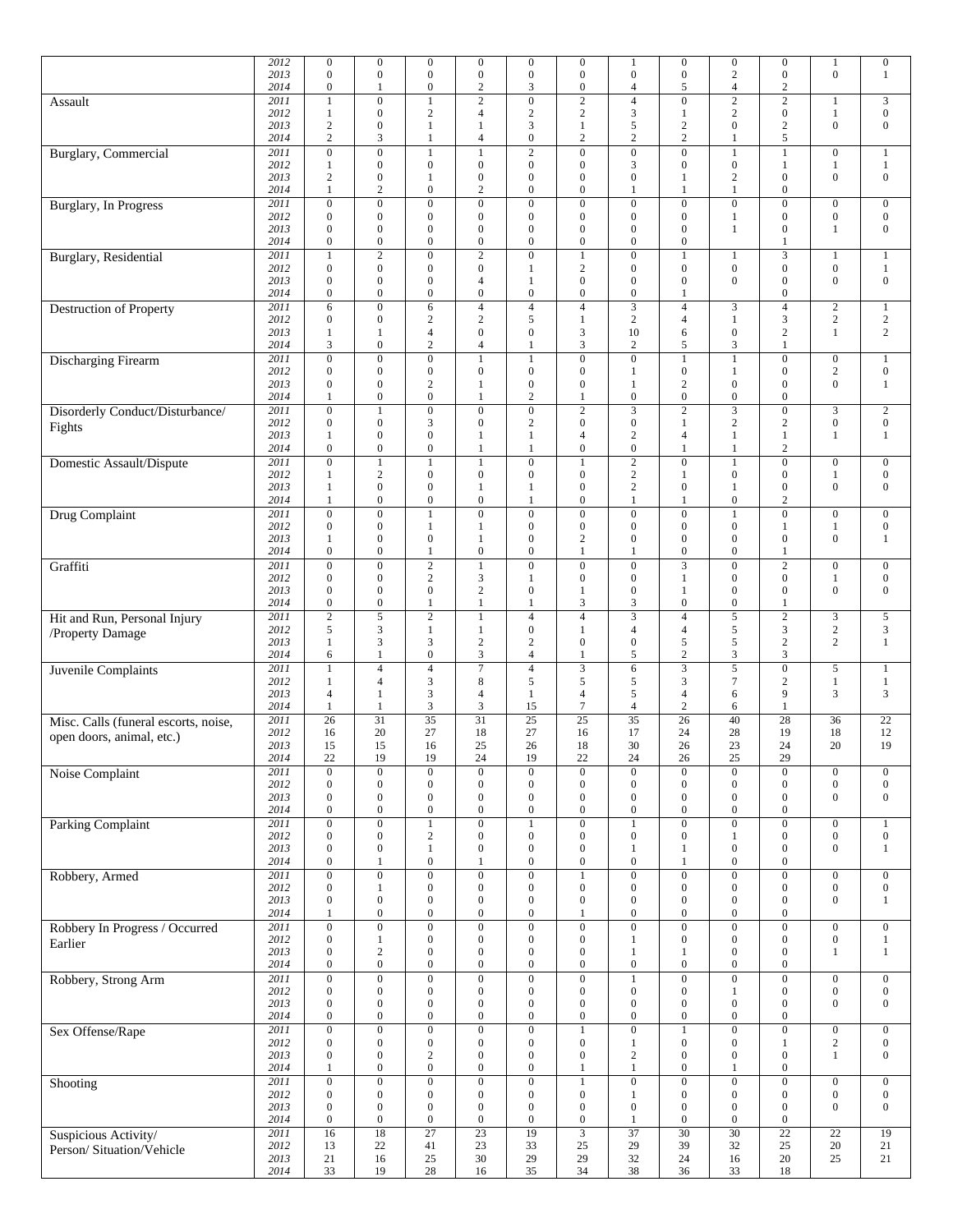| Theft/Stolen/Shoplifting | 2011 | h        |              |             | д            | n            | 12 | 8        | -11      |              |          | $\sim$   |
|--------------------------|------|----------|--------------|-------------|--------------|--------------|----|----------|----------|--------------|----------|----------|
|                          | 2012 |          | $\circ$<br>Ō |             | 6            |              |    | 6        |          |              |          |          |
|                          | 2013 |          | -6           |             |              | <sub>0</sub> |    |          |          | $\Omega$     |          |          |
|                          | 2014 |          | $\sim$       | -           | 4            | O            |    | 6        |          |              |          |          |
| Vehicle Theft            | 2011 | $\Omega$ | $\Omega$     |             | $\Omega$     | $\Omega$     |    | $\Omega$ | $\theta$ |              | $\Omega$ |          |
|                          | 2012 | 0        | 0            |             | $\Omega$     | $\sim$       |    |          |          | $\Omega$     | 0        |          |
|                          | 2013 | 0        |              |             |              | $\Omega$     |    |          |          | $\Omega$     | $\theta$ | $\Omega$ |
|                          | 2014 | 0        |              |             | $\mathbf{0}$ | $\mathbf{0}$ |    | 0        |          | $\mathbf{0}$ |          |          |
| Weapon Complaint         | 2011 | $\Omega$ |              |             | $\Omega$     | $\Omega$     |    | $\Omega$ |          |              | $\Omega$ | $\theta$ |
|                          | 2012 | 0        |              |             | $\Omega$     | $\Omega$     |    |          |          |              | $\Omega$ |          |
|                          | 2013 | 0        |              |             | $\Omega$     | $\Omega$     |    |          |          |              | $\Omega$ | $\theta$ |
|                          | 2014 | $\Omega$ | $\mathbf{0}$ | $^{\prime}$ | $\mathbf{0}$ | 0            |    |          |          | $\mathbf{0}$ |          |          |

| <b>ARRESTS</b>                        |              | Jan                                  | Feb                                  | Mar                                  | Apr                                  | <b>May</b>                           | June                               | July                                 | Aug                                  | <b>Sept</b>                          | Oct                                  | <b>Nov</b>                       | <b>Dec</b>                       |
|---------------------------------------|--------------|--------------------------------------|--------------------------------------|--------------------------------------|--------------------------------------|--------------------------------------|------------------------------------|--------------------------------------|--------------------------------------|--------------------------------------|--------------------------------------|----------------------------------|----------------------------------|
| Accident, PD/PI                       | 2011         | $\mathbf{0}$                         | $\mathbf{0}$                         | $\boldsymbol{0}$                     | $\mathbf{0}$                         | $\overline{0}$                       | $\mathbf{0}$                       | 1                                    | $\mathbf{0}$                         | $\boldsymbol{0}$                     | $\mathbf{0}$                         | $\boldsymbol{0}$                 | 1                                |
|                                       | 2012<br>2013 | 1<br>$\mathbf{0}$                    | $\mathbf{0}$<br>$\mathbf{1}$         | $\boldsymbol{0}$<br>$\boldsymbol{0}$ | $\mathbf{0}$<br>$\boldsymbol{0}$     | $\mathbf{0}$<br>$\overline{0}$       | $\mathbf{0}$<br>1                  | $\overline{0}$<br>1                  | $\boldsymbol{0}$<br>$\mathbf{0}$     | $\mathbf{0}$<br>$\boldsymbol{0}$     | $\mathbf{1}$<br>$\mathbf{0}$         | $\boldsymbol{0}$<br>$\mathbf{0}$ | $\mathbf{1}$<br>$\mathbf{0}$     |
|                                       | 2014         | $\mathbf{0}$                         | $\mathbf{0}$                         | $\boldsymbol{0}$                     | $\boldsymbol{0}$                     | $\boldsymbol{0}$                     | $\boldsymbol{0}$                   | $\boldsymbol{0}$                     | $\boldsymbol{0}$                     | 1                                    | $\boldsymbol{0}$                     |                                  |                                  |
| Assault                               | 2011         | $\overline{0}$                       | $\overline{0}$                       | $\overline{0}$                       | $\overline{0}$                       | $\overline{0}$                       | $\overline{0}$                     | $\mathbf{1}$                         | $\overline{0}$                       | $\overline{0}$                       | $\boldsymbol{0}$                     | $\boldsymbol{0}$                 | $\mathbf{0}$                     |
|                                       | 2012         | $\mathbf{0}$                         | $\mathbf{0}$                         | $\boldsymbol{0}$                     | $\mathbf{1}$                         | $\boldsymbol{0}$                     | $\mathbf{0}$                       | $\mathbf{0}$                         | $\mathbf{0}$                         | $\boldsymbol{0}$                     | $\boldsymbol{0}$                     | $\boldsymbol{0}$                 | $\boldsymbol{0}$                 |
|                                       | 2013<br>2014 | $\mathbf{0}$<br>$\mathbf{0}$         | $\mathbf{0}$<br>$\mathbf{0}$         | 1<br>$\mathbf{1}$                    | $\boldsymbol{0}$<br>$\mathbf{1}$     | $\boldsymbol{0}$<br>$\boldsymbol{0}$ | $\mathbf{0}$<br>$\mathbf{0}$       | $\overline{0}$<br>$\mathbf{0}$       | $\mathbf{0}$<br>$\mathbf{0}$         | $\mathbf{0}$<br>$\mathbf{0}$         | $\mathbf{0}$<br>$\boldsymbol{0}$     | $\boldsymbol{0}$                 | $\mathbf{0}$                     |
| <b>Burglary</b>                       | 2011         | $\mathbf{1}$                         | $\overline{0}$                       | $\boldsymbol{0}$                     | $\mathbf{1}$                         | $\boldsymbol{0}$                     | $\overline{0}$                     | $\overline{0}$                       | $\overline{0}$                       | $\overline{0}$                       | $\mathbf{1}$                         | $\mathbf{1}$                     | $\mathbf{0}$                     |
|                                       | 2012         | $\mathbf{0}$                         | $\mathbf{0}$                         | $\mathbf{0}$                         | $\boldsymbol{0}$                     | $\overline{0}$                       | $\boldsymbol{0}$                   | $\mathbf{0}$                         | $\mathbf{0}$                         | $\mathbf{0}$                         | $\mathbf{0}$                         | $\mathbf{1}$                     | $\mathbf{0}$                     |
|                                       | 2013         | $\mathbf{0}$                         | $\mathbf{0}$                         | $\boldsymbol{0}$                     | $\mathbf{0}$                         | $\boldsymbol{0}$                     | $\boldsymbol{0}$                   | $\mathbf{0}$                         | $\overline{0}$                       | $\overline{c}$                       | $\boldsymbol{0}$                     | $\boldsymbol{0}$                 | $\boldsymbol{0}$                 |
| <b>Destruction of Property</b>        | 2014<br>2011 | $\mathbf{0}$<br>$\mathbf{0}$         | $\mathbf{0}$<br>$\overline{0}$       | $\mathbf{0}$<br>$\boldsymbol{0}$     | $\boldsymbol{0}$<br>$\boldsymbol{0}$ | $\boldsymbol{0}$<br>$\overline{2}$   | $\mathbf{0}$<br>$\boldsymbol{0}$   | $\mathbf{0}$<br>$\mathbf{0}$         | $\boldsymbol{0}$<br>$\boldsymbol{0}$ | $\mathbf{0}$<br>1                    | $\boldsymbol{0}$<br>$\mathbf{0}$     | $\boldsymbol{0}$                 | $\mathbf{0}$                     |
|                                       | 2012         | $\mathbf{0}$                         | $\mathbf{0}$                         | $\boldsymbol{0}$                     | $\mathbf{0}$                         | $\overline{0}$                       | $\boldsymbol{0}$                   | $\mathbf{0}$                         | $\mathbf{0}$                         | $\mathbf{0}$                         | $\boldsymbol{0}$                     | $\boldsymbol{0}$                 | $\boldsymbol{0}$                 |
|                                       | 2013         | $\mathbf{0}$                         | $\mathbf{0}$                         | $\boldsymbol{0}$                     | $\mathbf{0}$                         | 1                                    | $\mathbf{0}$                       | $\mathbf{0}$                         | $\mathbf{0}$                         | $\boldsymbol{0}$                     | $\boldsymbol{0}$                     | $\boldsymbol{0}$                 | $\mathbf{0}$                     |
|                                       | 2014<br>2011 | $\mathbf{0}$<br>$\mathbf{0}$         | $\mathbf{0}$<br>$\overline{0}$       | $\mathbf{0}$<br>$\mathbf{0}$         | $\boldsymbol{0}$<br>$\mathbf{1}$     | $\boldsymbol{0}$<br>$\overline{0}$   | $\mathbf{0}$<br>$\mathbf{1}$       | $\mathbf{0}$<br>$\overline{0}$       | $\boldsymbol{0}$<br>$\overline{0}$   | $\boldsymbol{0}$<br>$\mathbf{0}$     | $\boldsymbol{0}$<br>$\mathbf{0}$     | $\boldsymbol{0}$                 | $\mathbf{0}$                     |
| <b>Discharging Firearm</b>            | 2012         | $\mathbf{0}$                         | $\mathbf{0}$                         | $\boldsymbol{0}$                     | $\mathbf{0}$                         | $\boldsymbol{0}$                     | $\mathbf{0}$                       | $\mathbf{0}$                         | $\overline{0}$                       | $\mathbf{0}$                         | $\mathbf{0}$                         | $\boldsymbol{0}$                 | $\boldsymbol{0}$                 |
|                                       | 2013         | $\boldsymbol{0}$                     | $\boldsymbol{0}$                     | $\boldsymbol{0}$                     | $\mathbf{0}$                         | $\boldsymbol{0}$                     | $\mathbf{0}$                       | $\boldsymbol{0}$                     | $\mathbf{0}$                         | $\boldsymbol{0}$                     | $\boldsymbol{0}$                     | $\boldsymbol{0}$                 | $\boldsymbol{0}$                 |
|                                       | 2014         | $\mathbf{0}$                         | $\mathbf{0}$                         | $\mathbf{0}$                         | $\boldsymbol{0}$                     | $\overline{0}$                       | $\boldsymbol{0}$                   | $\overline{0}$                       | $\boldsymbol{0}$                     | $\mathbf{0}$                         | $\mathbf{0}$                         |                                  |                                  |
| Disorderly                            | 2011<br>2012 | $\mathbf{0}$<br>$\mathbf{0}$         | $\mathbf{1}$<br>$\mathbf{0}$         | $\boldsymbol{0}$<br>$\sqrt{2}$       | $\overline{0}$<br>$\mathbf{0}$       | $\overline{0}$<br>$\boldsymbol{0}$   | $\mathbf{1}$<br>$\boldsymbol{0}$   | 3<br>$\mathbf{0}$                    | $\mathbf{1}$<br>1                    | $\overline{0}$<br>$\overline{c}$     | $\boldsymbol{0}$<br>$\boldsymbol{0}$ | $\mathbf{2}$<br>$\boldsymbol{0}$ | $\overline{c}$<br>$\mathbf{1}$   |
| Conduct/Disturbances/Fights           | 2013         | $\mathbf{0}$                         | $\mathbf{0}$                         | $\boldsymbol{0}$                     | $\mathbf{0}$                         | $\boldsymbol{0}$                     | $\boldsymbol{0}$                   | $\mathbf{0}$                         | $\mathbf{1}$                         | $\boldsymbol{0}$                     | $\mathbf{1}$                         | $\boldsymbol{0}$                 | $\mathbf{0}$                     |
|                                       | 2014         | $\mathbf{0}$                         | $\mathbf{0}$                         | $\boldsymbol{0}$                     | $\boldsymbol{0}$                     | $\overline{0}$                       | $\boldsymbol{0}$                   | $\boldsymbol{0}$                     | 1                                    | 1                                    | $\mathbf{1}$                         |                                  |                                  |
| Domestic Assault/Dispute              | 2011         | $\boldsymbol{0}$                     | $\mathbf{1}$                         | $\mathbf{1}$                         | 1                                    | $\boldsymbol{0}$                     | $\overline{0}$                     | 1                                    | $\mathbf{1}$                         | $\mathbf{1}$                         | $\mathbf{0}$                         | $\boldsymbol{0}$                 | $\mathbf{0}$                     |
|                                       | 2012<br>2013 | 1<br>$\mathbf{1}$                    | 1<br>$\mathbf{0}$                    | $\boldsymbol{0}$<br>$\boldsymbol{0}$ | $\boldsymbol{0}$<br>$\mathbf{1}$     | $\boldsymbol{0}$<br>$\boldsymbol{0}$ | $\boldsymbol{0}$<br>$\mathbf{0}$   | 1<br>$\mathbf{1}$                    | 1<br>$\mathbf{0}$                    | $\boldsymbol{0}$<br>$\boldsymbol{0}$ | $\boldsymbol{0}$<br>$\boldsymbol{0}$ | 1<br>$\boldsymbol{0}$            | $\mathbf{0}$<br>$\mathbf{0}$     |
|                                       | 2014         | $\boldsymbol{0}$                     | $\mathbf{0}$                         | $\boldsymbol{0}$                     | $\boldsymbol{0}$                     | 1                                    | $\boldsymbol{0}$                   | 1                                    | $\boldsymbol{0}$                     | $\boldsymbol{0}$                     | $\mathbf{1}$                         |                                  |                                  |
| Drug Complaint                        | 2011         | $\overline{0}$                       | $\overline{0}$                       | $\mathbf{1}$                         | $\overline{0}$                       | $\overline{0}$                       | $\overline{0}$                     | $\mathbf{0}$                         | $\overline{0}$                       | $\mathbf{1}$                         | $\boldsymbol{0}$                     | $\boldsymbol{0}$                 | $\mathbf{0}$                     |
|                                       | 2012<br>2013 | $\mathbf{0}$<br>$\mathbf{0}$         | $\mathbf{0}$<br>$\mathbf{0}$         | 1<br>$\mathbf{0}$                    | 1<br>$\overline{0}$                  | $\boldsymbol{0}$<br>$\overline{0}$   | $\mathbf{0}$<br>$\mathbf{1}$       | $\mathbf{0}$<br>$\mathbf{0}$         | $\mathbf{0}$<br>$\overline{0}$       | $\mathbf{0}$<br>$\mathbf{0}$         | 1<br>$\mathbf{0}$                    | $\mathbf{1}$<br>$\mathbf{0}$     | $\boldsymbol{0}$<br>$\mathbf{1}$ |
|                                       | 2014         | $\boldsymbol{0}$                     | $\mathbf{0}$                         | 1                                    | $\boldsymbol{0}$                     | $\boldsymbol{0}$                     | $\mathbf{1}$                       | 1                                    | $\boldsymbol{0}$                     | $\mathbf{0}$                         | 1                                    |                                  |                                  |
| Juvenile                              | 2011         | $\boldsymbol{0}$                     | $\mathbf{0}$                         | $\boldsymbol{0}$                     | $\mathbf{0}$                         | $\boldsymbol{0}$                     | $\boldsymbol{0}$                   | $\boldsymbol{0}$                     | $\boldsymbol{0}$                     | $\boldsymbol{0}$                     | $\boldsymbol{0}$                     | $\boldsymbol{0}$                 | $\boldsymbol{0}$                 |
|                                       | 2012         | $\mathbf{0}$                         | $\mathbf{0}$                         | $\boldsymbol{0}$                     | $\mathbf{0}$                         | $\overline{0}$                       | $\mathbf{0}$                       | $\mathbf{0}$                         | $\boldsymbol{0}$                     | $\boldsymbol{0}$                     | $\mathbf{0}$                         | $\boldsymbol{0}$                 | $\mathbf{0}$                     |
|                                       | 2013<br>2014 | $\mathbf{0}$<br>$\mathbf{0}$         | $\mathbf{0}$<br>$\mathbf{0}$         | $\boldsymbol{0}$<br>$\boldsymbol{0}$ | $\mathbf{0}$<br>$\mathbf{0}$         | $\overline{0}$<br>$\boldsymbol{0}$   | $\boldsymbol{0}$<br>1              | $\mathbf{0}$<br>$\mathbf{0}$         | $\mathbf{0}$<br>$\overline{0}$       | $\mathbf{0}$<br>$\boldsymbol{0}$     | $\mathbf{0}$<br>$\mathbf{0}$         | $\mathbf{0}$                     | $\mathbf{0}$                     |
| Hit and Run, Property Damage          | 2011         | $\mathbf{0}$                         | $\overline{0}$                       | $\boldsymbol{0}$                     | $\overline{0}$                       | $\overline{0}$                       | $\overline{0}$                     | $\overline{0}$                       | $\overline{0}$                       | $\overline{0}$                       | $\mathbf{0}$                         | $\boldsymbol{0}$                 | $\boldsymbol{0}$                 |
|                                       | 2012         | 1                                    | $\mathbf{0}$                         | $\mathbf{0}$                         | $\boldsymbol{0}$                     | $\boldsymbol{0}$                     | $\boldsymbol{0}$                   | $\mathbf{0}$                         | $\boldsymbol{0}$                     | $\mathbf{0}$                         | $\mathbf{0}$                         | $\boldsymbol{0}$                 | $\boldsymbol{0}$                 |
|                                       | 2013<br>2014 | $\mathbf{0}$<br>$\boldsymbol{0}$     | $\mathbf{0}$<br>$\mathbf{0}$         | $\mathbf{0}$<br>$\boldsymbol{0}$     | $\mathbf{0}$<br>$\boldsymbol{0}$     | $\boldsymbol{0}$<br>1                | $\mathbf{0}$<br>$\mathbf{1}$       | $\mathbf{0}$<br>$\boldsymbol{0}$     | $\mathbf{0}$<br>$\boldsymbol{0}$     | $\mathbf{0}$<br>$\mathbf{1}$         | $\mathbf{0}$<br>1                    | $\mathbf{0}$                     | $\mathbf{0}$                     |
| Misc. (loitering, alcohol, municipal, | 2011         | $\boldsymbol{0}$                     | $\mathbf{0}$                         | $\mathbf{1}$                         | $\sqrt{2}$                           | $\boldsymbol{0}$                     | $\boldsymbol{0}$                   | 1                                    | $\boldsymbol{0}$                     | $\mathbf{1}$                         | 3                                    | $\boldsymbol{0}$                 | $\mathbf{1}$                     |
| trespass, etc)                        | 2012         | $\mathbf{0}$                         | $\mathbf{0}$                         | 1                                    | $\boldsymbol{0}$                     | 1                                    | 1                                  | $\mathbf{2}$                         | $\boldsymbol{0}$                     | 2                                    | $\mathbf{0}$                         | $\sqrt{2}$                       | $\boldsymbol{0}$                 |
|                                       | 2013<br>2014 | $\mathbf{0}$<br>$\mathbf{1}$         | 1<br>$\mathbf{1}$                    | $\mathbf{1}$<br>3                    | $\sqrt{2}$<br>$\mathbf{2}$           | $\overline{c}$<br>$\overline{0}$     | $\mathbf{0}$<br>$\mathbf{1}$       | 3<br>5                               | 3<br>8                               | $\sqrt{2}$<br>8                      | 1<br>3                               | $\mathbf{1}$                     | $\overline{c}$                   |
| Robbery                               | 2011         | $\mathbf{0}$                         | $\mathbf{0}$                         | $\boldsymbol{0}$                     | $\mathbf{0}$                         | $\boldsymbol{0}$                     | $\boldsymbol{0}$                   | $\overline{0}$                       | $\overline{0}$                       | $\overline{0}$                       | $\mathbf{0}$                         | $\boldsymbol{0}$                 | $\mathbf{0}$                     |
|                                       | 2012         | $\mathbf{0}$                         | $\mathbf{0}$                         | $\mathbf{0}$                         | $\boldsymbol{0}$                     | $\boldsymbol{0}$                     | $\boldsymbol{0}$                   | $\boldsymbol{0}$                     | $\mathbf{0}$                         | $\boldsymbol{0}$                     | $\boldsymbol{0}$                     | $\boldsymbol{0}$                 | $\boldsymbol{0}$                 |
|                                       | 2013<br>2014 | $\mathbf{0}$<br>$\mathbf{0}$         | $\boldsymbol{0}$<br>$\mathbf{0}$     | $\boldsymbol{0}$<br>$\boldsymbol{0}$ | $\mathbf{0}$<br>$\boldsymbol{0}$     | $\boldsymbol{0}$<br>$\overline{0}$   | $\mathbf{0}$<br>$\mathbf{1}$       | 1<br>$\overline{0}$                  | $\mathbf{0}$<br>$\boldsymbol{0}$     | $\boldsymbol{0}$<br>$\mathbf{0}$     | $\boldsymbol{0}$<br>$\mathbf{0}$     | 1                                | $\boldsymbol{0}$                 |
| Shooting                              | 2011         | $\overline{0}$                       | $\overline{0}$                       | $\boldsymbol{0}$                     | $\boldsymbol{0}$                     | $\overline{0}$                       | $\mathbf{1}$                       | $\overline{0}$                       | $\overline{0}$                       | $\boldsymbol{0}$                     | $\overline{0}$                       | $\boldsymbol{0}$                 | $\mathbf{0}$                     |
|                                       | 2012         | $\mathbf{0}$                         | $\boldsymbol{0}$                     | $\boldsymbol{0}$                     | $\bf{0}$                             | $\boldsymbol{0}$                     | $\boldsymbol{0}$                   | $\mathbf{0}$                         | $\mathbf{0}$                         | $\mathbf{0}$                         | 0                                    | $\boldsymbol{0}$                 | $\mathbf{0}$                     |
|                                       | 2013<br>2014 | $\mathbf{0}$<br>$\mathbf{0}$         | $\mathbf{0}$<br>$\mathbf{0}$         | $\boldsymbol{0}$<br>$\mathbf{0}$     | $\mathbf{0}$<br>$\mathbf{0}$         | $\boldsymbol{0}$<br>$\overline{0}$   | $\mathbf{0}$<br>$\boldsymbol{0}$   | $\mathbf{0}$<br>$\mathbf{0}$         | $\boldsymbol{0}$<br>$\boldsymbol{0}$ | $\mathbf{0}$<br>$\mathbf{0}$         | $\mathbf{0}$<br>$\mathbf{0}$         | $\boldsymbol{0}$                 | $\mathbf{0}$                     |
| Suspicious Person/Situation/Vehicle   | 2011         | $\overline{0}$                       | $\overline{0}$                       | $\sqrt{2}$                           | $\boldsymbol{2}$                     | $\overline{0}$                       | $\boldsymbol{0}$                   | 3                                    | $\mathbf{1}$                         | $\boldsymbol{0}$                     | $\boldsymbol{0}$                     | $\mathbf{1}$                     | $\boldsymbol{0}$                 |
|                                       | 2012         | $\boldsymbol{0}$                     | 1                                    | $\sqrt{2}$                           | $\boldsymbol{0}$                     | $\overline{c}$                       | $\boldsymbol{0}$                   | $\boldsymbol{0}$                     | $\mathbf{1}$                         | $\mathbf{1}$                         | $\sqrt{2}$                           | $\boldsymbol{0}$                 | $\boldsymbol{0}$                 |
|                                       | 2013<br>2014 | $\boldsymbol{2}$<br>$\mathbf{1}$     | 1<br>3                               | $\overline{c}$<br>$\boldsymbol{0}$   | $\mathbf{1}$<br>$\boldsymbol{0}$     | $\mathbf{1}$<br>$\mathbf{1}$         | $\boldsymbol{0}$<br>$\mathfrak{Z}$ | 2<br>$\boldsymbol{0}$                | $\boldsymbol{0}$<br>$\sqrt{2}$       | $\mathbf{0}$<br>1                    | $\boldsymbol{0}$<br>1                | $\boldsymbol{0}$                 | $\overline{0}$                   |
| Theft                                 | 2011         | $\boldsymbol{0}$                     | $\overline{0}$                       | $\overline{0}$                       | $\boldsymbol{0}$                     | $\mathbf{1}$                         | $\boldsymbol{0}$                   | $\mathbf{1}$                         | $\overline{0}$                       | $\overline{1}$                       | $\overline{0}$                       | $\mathbf{1}$                     | $\boldsymbol{0}$                 |
|                                       | 2012         | $\boldsymbol{0}$                     | $\boldsymbol{0}$                     | $\mathbf{1}$                         | $\boldsymbol{0}$                     | 1                                    | $\mathbf{1}$                       | $\boldsymbol{0}$                     | $\overline{c}$                       | $\boldsymbol{0}$                     | $\boldsymbol{0}$                     | $\boldsymbol{0}$                 | $\boldsymbol{0}$                 |
|                                       | 2013<br>2014 | $\boldsymbol{0}$<br>$\boldsymbol{0}$ | $\boldsymbol{0}$<br>$\boldsymbol{0}$ | $\boldsymbol{0}$<br>$\boldsymbol{0}$ | $\boldsymbol{0}$<br>$\boldsymbol{0}$ | $\boldsymbol{0}$<br>0                | $\boldsymbol{0}$<br>$\mathbf{0}$   | 1<br>$\boldsymbol{0}$                | $\boldsymbol{0}$<br>$\boldsymbol{0}$ | $\boldsymbol{0}$<br>$\boldsymbol{0}$ | $\mathbf{0}$<br>$\boldsymbol{0}$     | $\mathbf{1}$                     | $\boldsymbol{0}$                 |
| Traffic                               | 2011         | $\overline{3}$                       | $\overline{5}$                       | $\overline{4}$                       | $\overline{1}$                       | $\overline{2}$                       | $\overline{0}$                     | $\overline{3}$                       | $\overline{2}$                       | $\overline{2}$                       | $\overline{2}$                       | $\overline{2}$                   | $\overline{2}$                   |
|                                       | 2012         | $\mathbf{1}$                         | $\mathbf{1}$                         | 6                                    | $\sqrt{2}$                           | $\mathbf{1}$                         | $\boldsymbol{0}$                   | 3                                    | $\sqrt{2}$                           | 3                                    | $\mathbf{1}$                         | $\sqrt{2}$                       | $1\,$                            |
|                                       | 2013         | $\overline{4}$                       | $\sqrt{3}$<br>$\sqrt{2}$             | 3                                    | $\sqrt{3}$                           | 3                                    | 5                                  | 3                                    | $\mathbf{2}$                         | $\overline{2}$                       | 5                                    | $\overline{4}$                   | 3                                |
| Weapon Violation                      | 2014<br>2011 | $\sqrt{2}$<br>$\overline{0}$         | $\overline{0}$                       | 5<br>$\overline{0}$                  | $\sqrt{3}$<br>$\overline{0}$         | 10<br>$\overline{0}$                 | 6<br>$\overline{0}$                | $\mathbf{2}$<br>$\overline{0}$       | $\overline{4}$<br>$\overline{0}$     | $\mathfrak{Z}$<br>$\overline{0}$     | $\sqrt{2}$<br>$\overline{0}$         | $\overline{0}$                   | $\overline{0}$                   |
|                                       | 2012         | $\boldsymbol{0}$                     | $\mathbf{0}$                         | $\boldsymbol{0}$                     | $\mathbf{0}$                         | $\boldsymbol{0}$                     | $\boldsymbol{0}$                   | $\boldsymbol{0}$                     | $\boldsymbol{0}$                     | $\boldsymbol{0}$                     | $\boldsymbol{0}$                     | $\boldsymbol{0}$                 | $\boldsymbol{0}$                 |
|                                       | 2013         | $\mathbf{0}$                         | $\boldsymbol{0}$                     | $\boldsymbol{0}$                     | $\mathbf{0}$                         | 0                                    | $\boldsymbol{0}$                   | $\boldsymbol{0}$                     | $\boldsymbol{0}$                     | $\boldsymbol{0}$                     | 1                                    | $\boldsymbol{0}$                 | $\mathbf{0}$                     |
| <b>Welfare Check</b>                  | 2014<br>2011 | $\boldsymbol{0}$<br>$\mathbf{0}$     | $\boldsymbol{0}$<br>$\overline{0}$   | $\boldsymbol{0}$<br>$\overline{0}$   | $\boldsymbol{0}$<br>$\overline{0}$   | $\boldsymbol{0}$<br>$\mathbf{1}$     | $\boldsymbol{0}$<br>$\overline{0}$ | $\boldsymbol{0}$<br>$\boldsymbol{0}$ | $\boldsymbol{0}$<br>$\overline{0}$   | $\boldsymbol{0}$<br>$\overline{0}$   | $\boldsymbol{0}$<br>$\mathbf{0}$     | $\boldsymbol{0}$                 | $\mathbf{1}$                     |
|                                       | 2012         | $\boldsymbol{0}$                     | $\boldsymbol{0}$                     | $\boldsymbol{0}$                     | $\boldsymbol{0}$                     | $\boldsymbol{0}$                     | $\boldsymbol{0}$                   | $\boldsymbol{0}$                     | $\overline{c}$                       | $\boldsymbol{0}$                     | $\boldsymbol{0}$                     | $\boldsymbol{0}$                 | $\boldsymbol{0}$                 |
|                                       | 2013         | $\boldsymbol{0}$                     | $\boldsymbol{0}$                     | 1                                    | $\boldsymbol{0}$                     | $\boldsymbol{0}$                     | $\boldsymbol{0}$                   | $\overline{0}$                       | $\mathbf{1}$                         | $\boldsymbol{0}$                     | $\boldsymbol{0}$                     | $\boldsymbol{0}$                 | $\boldsymbol{0}$                 |